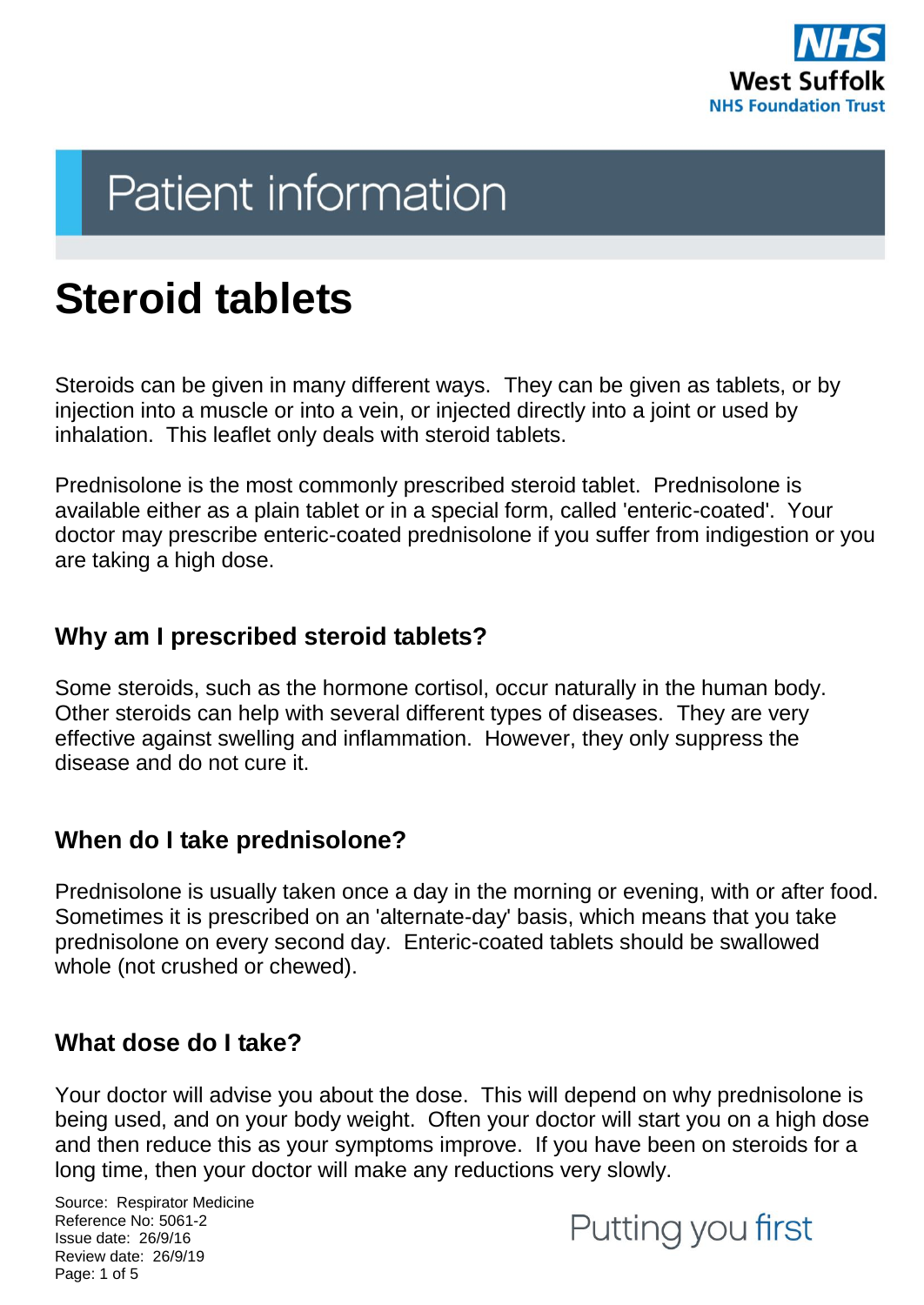#### **You should not stop taking your steroid tablets or alter the dose unless advised by your doctor. It can be dangerous to stop steroids suddenly.**

Your doctor may decide that you should continue on a small dose (a maintenance dose) of prednisolone indefinitely.

When taking steroid tablets **you must carry a Steroid Card**, which records how much prednisolone you are on and for how long you have been taking it. If you become unwell or are involved in an accident you will probably require extra steroids. Your doctor or pharmacist can give you a steroid card.

#### **How long will prednisolone take to work?**

Prednisolone works very quickly. Usually you will notice a benefit within a few days.

#### **What are the possible side-effects?**

In the case of prednisolone, the longer you are taking it, and the higher the dose, the more likely you are to have problems. Your doctor will take this into account and will keep you on the lowest possible dose that keeps your disease under control. Very often steroids are necessary to control disease, so it is a question of carefully weighing up the risks and benefits of continuing on them. If you are on very low doses of steroids you may never experience any problems.

The most common side-effects are weight gain, a round face, thinning of the bones (osteoporosis), easy bruising, indigestion, stomach pains, stretch marks and thinning of the skin. Muscle weakness, changes in mood (for example feeling depressed) and cataracts can occur. The blood sugar may rise and if you have diabetes you may require a change in the treatment of your diabetes. If you suffer from epilepsy, then it is possible that prednisolone could make the epilepsy worse. Prednisolone can also make glaucoma worse.

Taking prednisolone can make you more likely to develop infections. If this happens or if you have a fever you should report to your doctor. Signs of infection can be disguised by prednisolone. So if you feel unwell or develop any new symptoms after starting prednisolone, it is important to tell your doctor. High doses of prednisolone can cause a rise in blood pressure.

If you have not had chicken-pox but come into contact with someone who has chicken-pox or shingles, you should report to your doctor immediately as you may need special treatment. If you develop chicken-pox or shingles you should report to your doctor immediately.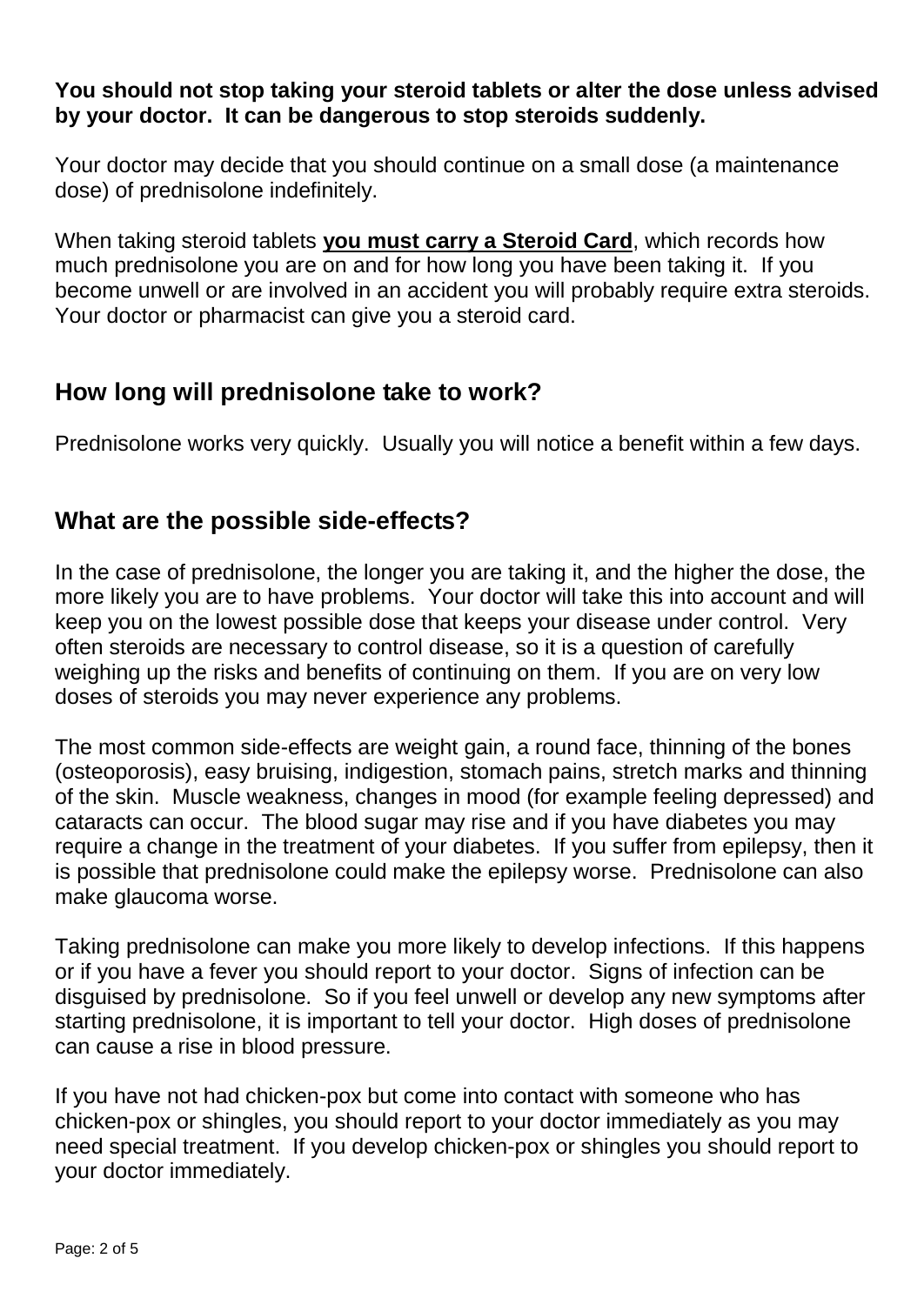In children, taking steroids can suppress growth. However, some of the conditions for which steroids are prescribed can also affect growth. Your doctor would take these factors into account before prescribing steroids.

#### **What should I know about osteoporosis and how can I reduce the risks?**

Osteoporosis means thinning of the bones, making fractures more likely. As mentioned above, long-term treatment with steroid tablets can cause osteoporosis. To reduce the risk it is a good idea to follow the general recommendations below. However, you should also ask your family doctor or hospital specialist for advice on your particular case:

- Make sure your calcium intake is at least 1.5g (1500mg) per day. Vitamin D supplements may also help.
- If possible, do at least 30 minutes of weight-bearing exercise each day (that is, exercise which involves walking or running).
- Avoid smoking and reduce the amount of alcohol you drink.
- In men, testosterone replacement can be useful if the levels of this hormone are low.
- Your doctor may recommend the use of bisphosphonate drugs, which prevent fractures.

### **Do I need any other special checks while on steroid tablets?**

Your doctor may check your general condition from time to time, for example your weight, blood pressure and blood sugar level.

### **Can I take other medicines along with steroid tablets?**

Some other drugs interact with prednisolone and you should always tell any doctor treating you that you are taking prednisolone. You should not take 'over-the-counter' preparations without discussing this first with your doctor or pharmacist. However, many drugs can be safely taken with prednisolone.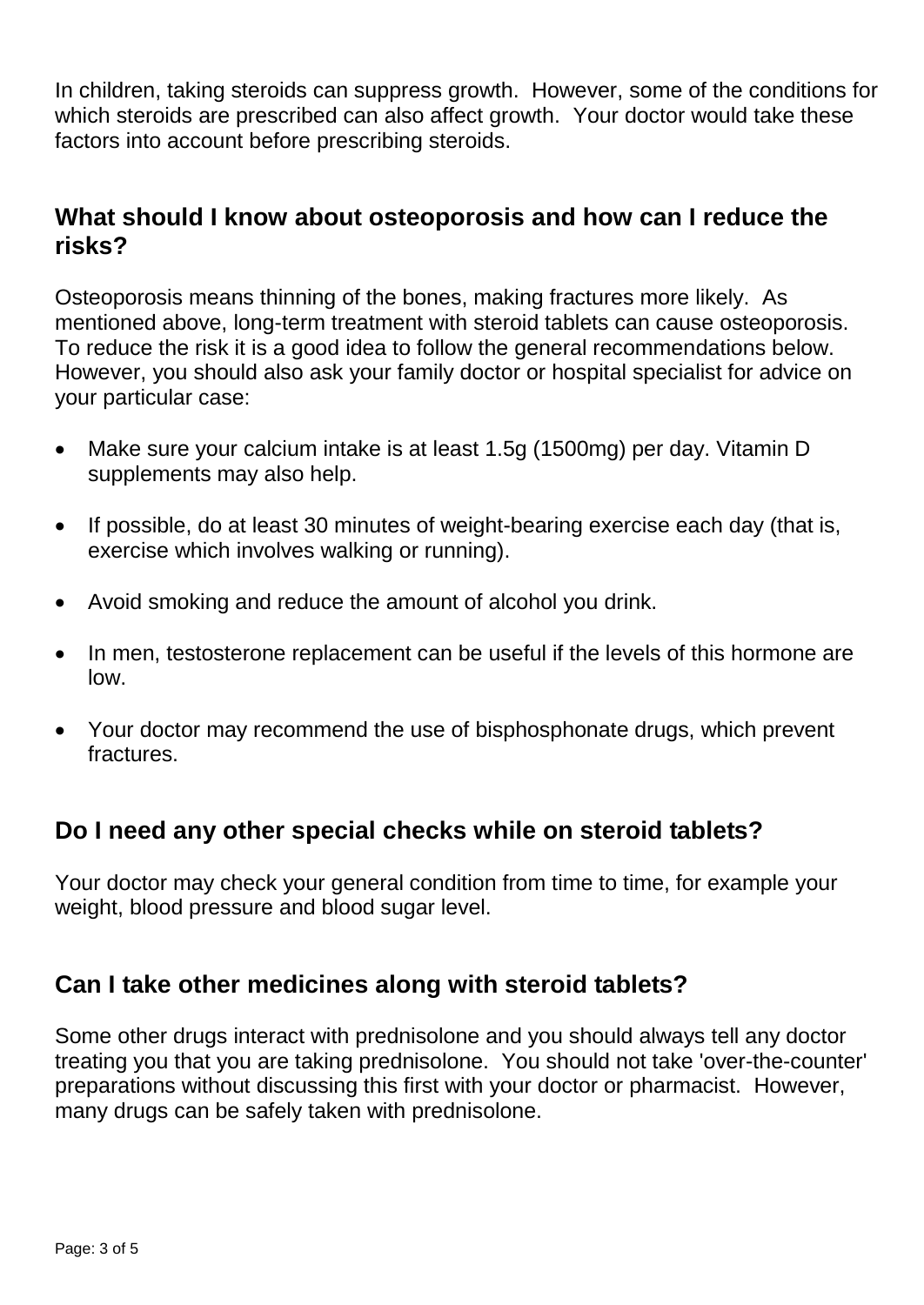### **Can I have immunisation injections while on steroid tablets?**

You should avoid immunisation injections which involve any of the live vaccines such as polio, rubella (German Measles) and yellow fever. 'Flu vaccines and pneumovax (a vaccination against a common bug which can cause pneumonia and other serious infections) are safe and recommended.

#### **Do steroid tablets affect pregnancy?**

Although it is best not to take prednisolone during pregnancy, it is safer than some other drugs. If you are planning a family you should discuss this with your doctor beforehand. If you find you are pregnant and are on steroids, do not stop them, but discuss things with your doctor. Never stop steroids abruptly. If you wish to breast feed you should seek advice about this from your doctor beforehand.

#### **May I drink alcohol while taking steroid tablets?**

Since both alcohol and steroids can upset the stomach, drinking alcohol should be avoided. It is best to discuss this with your doctor.

### **Where can I obtain further information?**

If you would like any further information about steroid tablets, or if you have any concerns about your treatment, you should discuss this with your doctor or pharmacist.

Remember to keep all medicines out of reach of children.

#### **Three important things to remember while taking steroid tablets**

- **Always carry your steroid card.**
- **Never stop steroids abruptly or alter your dose without discussing with your doctor first**
- **If you have any other illness (like an infection) while you are taking steroid tablets: the dose of steroid tablets may have to be increased.**

*If you would like any information regarding access to the West Suffolk Hospital and its*